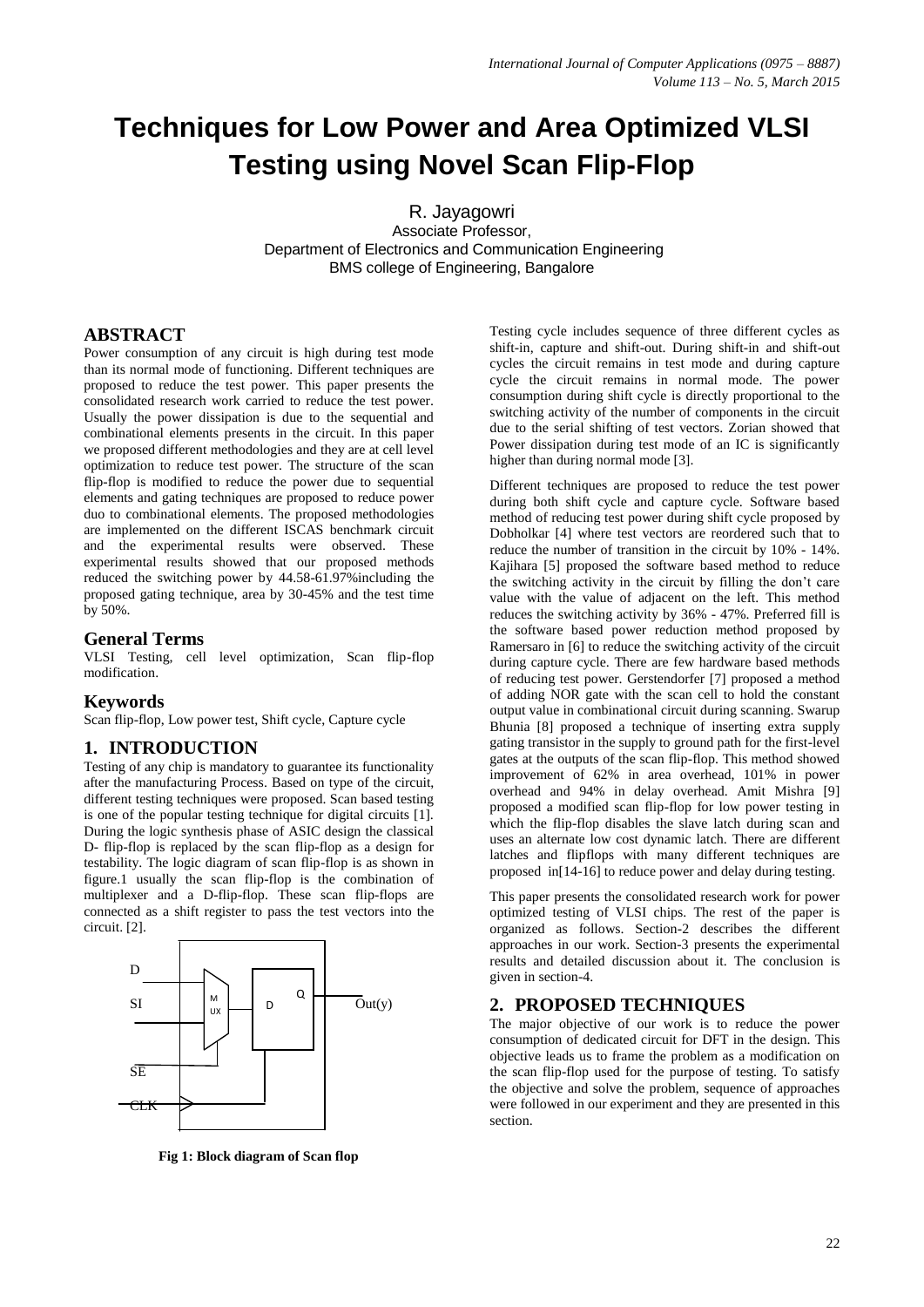The first approach of our experiment is using a double edge triggered (DET) flip-flop which is constructed using a positive edge triggered and a negative edge triggered flip-flop s with a multiplexer as a selector. This architecture preceded by a multiplexer used as a DET scan flip-flop. It has 4 latches and 2 multiplexers as in the Fig.2. When the clk=0 the negative latch (L1) of the positive edge triggered flipflop and the negative latch (L4) of negative edge-triggered flipflop is transparent. The latch (L4) is responsible for the output change of negative edge triggered flip flop. The selector (or) the multiplexer selects the output of the latch (L4), which is needed to be transferred to the output (Y). Similarly when  $clk=1$  the positive latch  $(L2)$  of the negative edge triggered flipflop and positive latch (L3) of the positive edge triggered flipflop are transparent .The multiplexer selects the output of L3 to Y. When  $clk=1$  the value of L1 is need to be passed out through the latch (L3) to Y and the latch(L4) left idle until the "0" logic clock arrives. Similarly during clk=0 the output of latch (L2) is need to be passed to Y through latch (L4) and the latch (L2) left idle. This type of scan flip-flops captures the required n-bit data by n/2 clock cycles where the classical scan flip-flops needs n clock cycles for the same. So, it reduces the clock switching power of the flip-flop as shown in equation1

$$
Pclk = V2dd . fclk [(Cclk + Cclkp) + DR. Cdap]
$$
 (1)

Even though double edge triggered flip-flop is able to capture the data fast with less power consumption, this technique is not so popular because it occupies double the amount of area when compared to the single edge triggered flip-flop [10]. This sentence is the original motivation for our work. To overcome this problem the pipelined double edge triggered (PDET) scan flip-flop has been proposed. The classical double edge triggered scan flip-flop has two multiplexer and 4 latches. The proposed PDET scan flip-flop has only two latches and two multiplexer cells as shown in Fig.3.The right hand sided multiplexer in the Fig.3 will act both like a selector switch and also as a latch. This is achieved by bringing a pipelined architecture in the latches of double edge-triggered flip flop as shown in Fig.2 the blocks that performs the Pipelined architecture is denoted by the dotted line. To reduce the area of the flip-flop, the latches L3, L4 and the selector are overlapped to generate the pipelined double edge triggered flip flop.



**Fig 2: Block diagram of DET scan flip-flop**



The results of these experiments are discussed in section-3.

#### **2.2 Approach2**

In approach-2 a scan flip-flop is proposed which is constructed by only one positive latch. This single positive latch itself made to work as a flip-flop which can capture the change in data only during the edges of the clock pulse. This is achieved by generating a clock trigger signal from the system clock pulse. The generated clock trigger signal has very narrow ON time which exactly coincides with the edges of the system clock to capture the data either at the positive or negative edges of the system clock. The same flip-flop can be made to capture the data during both positive and negative edges of clock then it works like a double edge triggered (DET) flip-flop. The OLDET flip-flop can be introduced into testing as a scan flip-flop just by combining it with the multiplexer. The block diagram of one latch-double edge triggered (OLDET) scan flip-flop is shown in Fig.4 (a). The total number of cells and the switching nodes of the cells in the OLDET scan flip-flop is less when compared to the other type of scan flip-flops. This leads for the reduction in total switching and leakage power.

During the shift-in and shift-out cycle of testing the circuit works in test mode where the entire scanflop works as a shift register and it is independent of the combo cloud present in the circuit and it can work comfortably with half a clock cycle. But, during capture cycle the circuit works in the data mode. It is necessary that combo cloud should evaluate the vector values from the flip-flop and the output from combo is captured again by the flip-flop in the RTL design. The entire evaluation of combo should happen in half a cycle, if the scan flip-flop is a double edge triggered scan flip-flop. It is advantageous in one way as a fast system but, another way it may lead for more number of timing issues. To overcome this problem the same scan flip-flop is modified as dual mode double edge triggered (DMOLDET) scan flip-flop just by modifying the clock trigger generator circuit. The circuit diagram of modified clock trigger generator is shown in Figure.4 (b).

In the proposed modified dual mode one latch double edge triggered (DMOLDET) scan flip-flop is made to work both as a positive edge triggered flip-flop in one mode and double edge triggered flip-flop in another mode. The and-gate (A1) is responsible for generating the pulse with a narrow on time as a output of clock generator, during the positive edge of the system clock. Similarly Nor-gate (A2) is responsible for the generating pulse with narrow ON time during the negative edge of the system clock. The inverter (A6) in the circuit is a slow gate when compared to other gates. This gate is responsible for a narrow ON time of the generated clock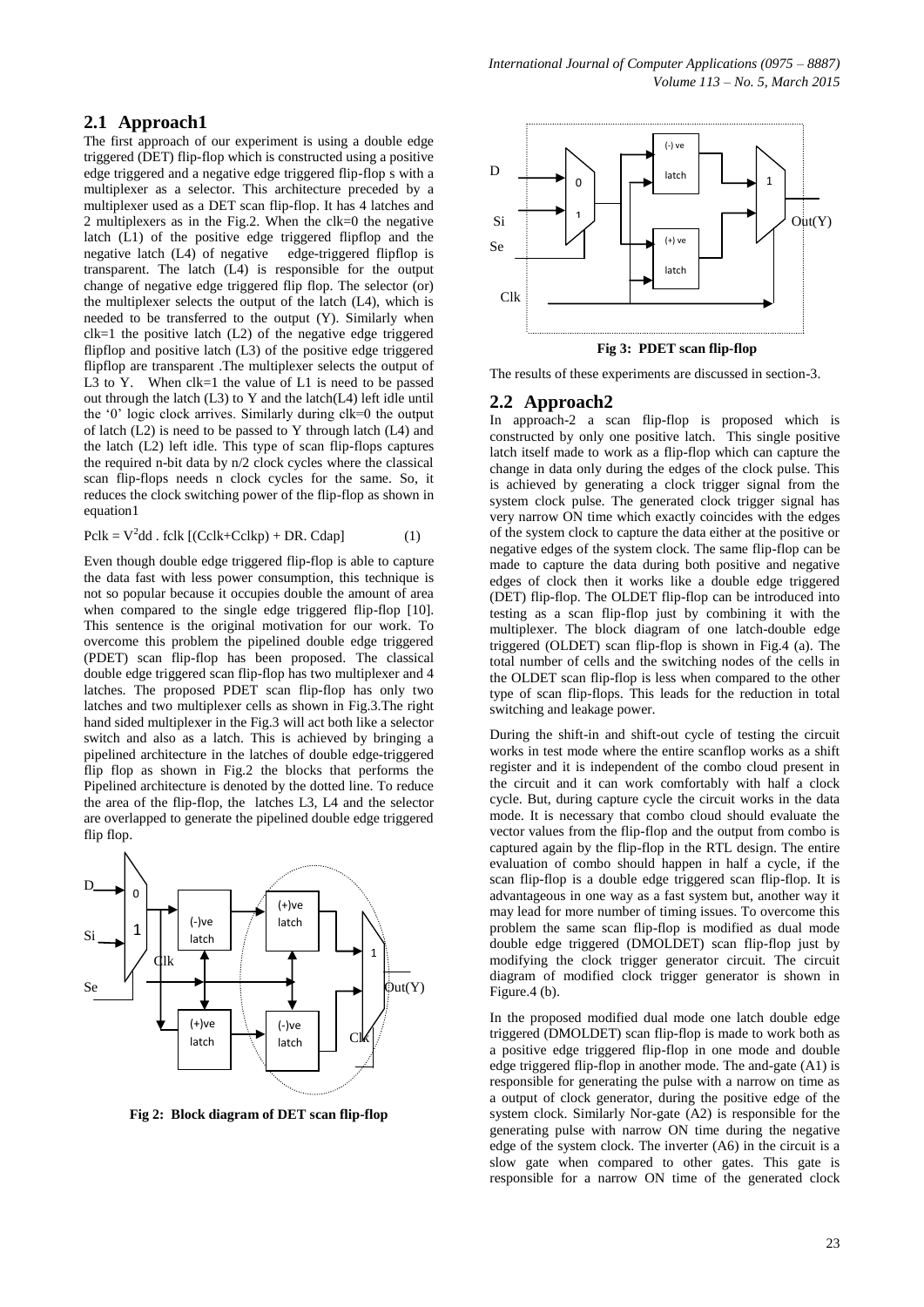pulse. During ON time of the generated clock pulse the latch in Flip-flop captures the change in the data. The and-gate (A4) in the circuit helps the entire flip-flop to work in the dual mode. During the test mode scan enable ( $se = 1$ ) which allows the clock trigger generator to generate narrow positive pulse (ON time) during both positive and negative edges of the system clock. So, the flip-flop works as a double edge triggered flip-flop during shift-in and shift-out cycle of testing. During the capture cycle the circuit enters into the data mode with the values of scan enable ( $se= 0$ ) which stops generating the positive narrow pulse during the negative edge of the system clock. It allows the circuit to generate the narrow pulse only during the positive edge of the system clock. So, the DMOLDET scan flip-flop works as a single edge (only positive) triggered flip-flop in data mode. It solves

the timing problem and reduces the unnecessary partitioning of the circuit required to satisfy the timing issue of circuit during its functional mode.

The proposed DMOLDET scan flip-flop is efficient enough to reduce the power during testing like OLDET scan flip-flop because, the total number of cells and the switching nodes of the cells in the DMOLDET scan flip-flop is also less when compared to the other type of scan flip-flops. The DMOLDET scan flip-flop also requires only n/2 number of cycles of system clock to shift-in or shift-out n-vectors into the "n" number of flip-flops of scan chain. Because these scan flipflops can captures two data per system clock cycle. So, this scan flip-flop can reduce the switching power, leakage power and required silicon area for scan flip-flop in the design. It can also increase the speed of testing.





(b)

**Fig:4 (a) Block diagram of one latch Double Edge Triggered Scan flip-flop (b) Block diagram of Dual Mode one latch Double Edge Triggered Scan flip-flop**

### **2.3 Approach3**



**Fig :5 Switch level circuit of the proposed scan flipflop(excluding the clock driver circuit)**

In order to apply the test vectors into the circuit the scan flipflops are stitched as a scan chain. When output of clock driver circuit is high then the data is latched into the scan flip- flops. Since all the latches in the DMOLDET scan flip-flop is positive level triggered latches it is wide open for the data from first latch to till the output of the last flip-flop in the scan chain. To overcome this problem a simple dynamic latch circuit is connected with the output of every proposed DMOLDET scan flip-flop. If the clock driver circuit output is in logic low, the data is stored in the dynamic latch until the next narrow positive pulse arrives in the scan flip-flop. The switch level circuit diagram of the proposed scan flip-flop is shown in Fig. 5.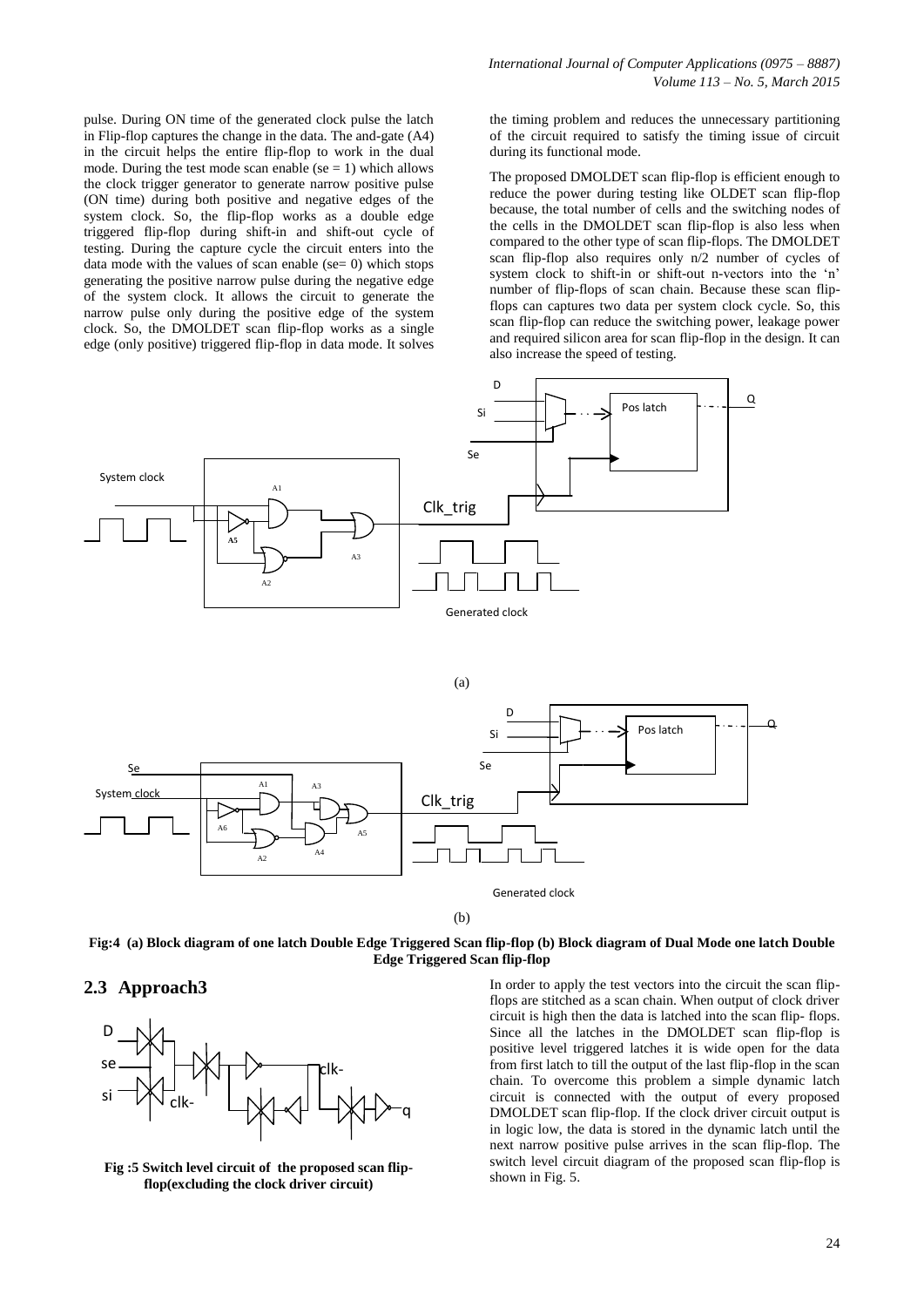# **2.4 Approach4**

Usually the RTL circuit is a combination of registers and combinational circuit cloud. All the above approaches are concentrated to reduce the power consumption of the registers. In this approach we propose two gating methods for our proposed DMOLDET scan flip-flops to reduce the combinational circuit switching power[13]. They are,

Technique1: Using the gate at the output of the dynamic latch, Technique2: Using the gate at the output of the static latch.

Technique1: The PMOS pass transistor is connected between the output of the dynamic latch and the combinational cloud. The gate of the PMOS pass transistor is connected with the "se" signal. During the test mode and the PMOS will be in OFF condition it does not allow the data to pass from flip-flop to the combinational circuit. During the functional mode the transistor allows the data to pass from flip-flop to the combinational circuit. Even though PMOS Pass transistor face the threshold drop while passing the logic value of "0" it can be easily compensated by the CMOS circuit in the combo cloud. The circuit arrangement for the gated DMOLDET scan



**(b)**

#### **Fig:6 Switch level circuit diagram of the Gating technique (A) PMOS gated DMOLDET scan flip-flop (B) NMOS and NOR gated DMOLDET scan flip-flop**

flip-flop is shown in Fig.6 (A). In this gating method, the dynamic latch inverter should be strong enough to drive the fan-out faced by it, due to the combinational circuit connected with it. To overcome this problem if we select the strong inverter it may lead for increase in power dissipation. It is observed as a drawback for the high fan-out circuits.

Technique2: The drawback of the above said technique has been overcome by further modifying the gating circuit as shown in Fig.6 (B). In this gating method the NMOS can be connected between the output of the static latch and the combinational circuit in the cloud. The gate terminal of NMOS is connected to the output of NOR gate (U1) and the NOR gate's two inputs are clk trig and se. When both the inputs are at at logic "0" then the value retained in the static latch is passed to the combinational circuit. This helps to

select the weak inverter in dynamic latch because it need to drive only the multiplexer of the next scan flip-flop in the scan chain so it reduces the power dissipation due to gating circuit. But here the extra silicon area for the amount of NOR gate is need to be sacrificed only once for the entire design. The amount of extra silicon area required for this technique is less when compared to the other gating techniques.

#### **2.5. Characterization of proposed flip-flop**

Setup time: It is the time required for the input signal at the flip-flop to be valid before the incoming clock edge arrives. To measure the setup time of the proposed scan flip-flop the time gap between the falling edge of data input before the rising edge of clock to rising edge of the clock. To measure the setup time and the corresponding clk-q delay it is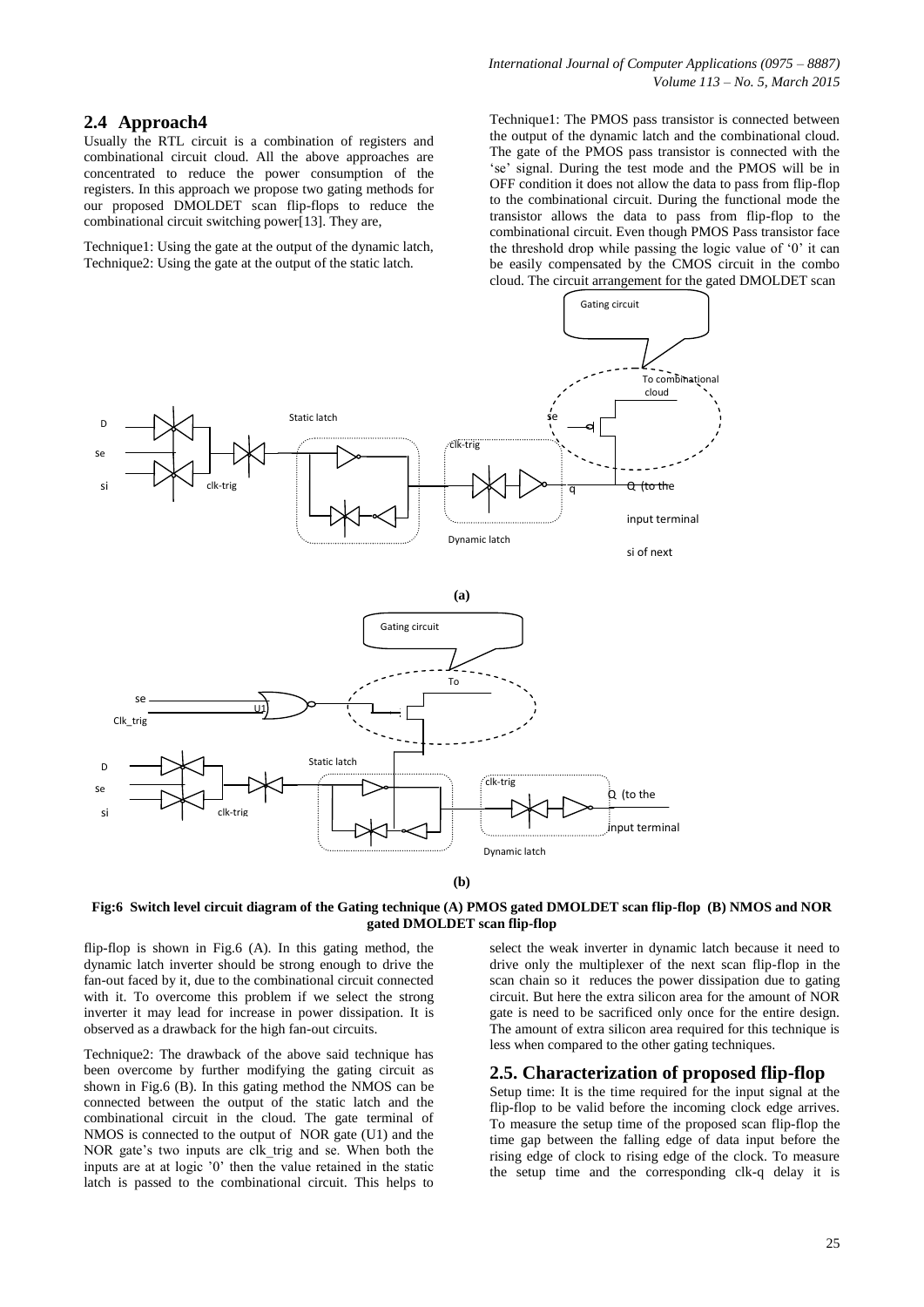necessary to begin the data arriving much earlier than the clock rising input. The experiment carried out here the data began at 2ns earlier than the clock rising edge. The setup time is determined. by continuously reducing the time interval between falling edge of data and rising edge of clock. The experimentation is continued until the flop reaches the metastable state.

$$
T setup = max (ts 0 -> 1, ts 1 -> 0) \tag{2.1}
$$

Hold time: It is the time required for the input signal at the flip-flop to be stable after the rising edge of clock. To measure the hold time of the proposed scan flip-flop, the time gap between the falling edge of data input after rising edge of clock to the rising edge of the clock. To measure the hold time and the corresponding clk-q delay it is necessary to begin the data remains stable much later than the clock rising input. The experiment carried out here, the data began at 2ns difference between data falling and the clock rising edge. The hold time is determined by continuously reducing the time interval between falling edge of data and rising edge of clock. The experimentation is continued until the flip-flop reaches the metastable state. The metastable state of the scan flip-flop is observed in experimentation as an oscillation in the output. This is done for both data rising  $(0 \rightarrow 1)$  and data falling  $(1 \rightarrow$ 0).

$$
T hold = \max (th 0 -> 1, th 1 -> 0) \tag{2.2}
$$

### **3. RESULTS AND DISSCUSSION**

The proposed techniques are implemented into the different ISCAS benchmark circuits. These benchmark circuits are then simulated and synthesized to evaluate its performance after implementing the proposed techniques. The circuit functionality is verified using NCSIM of cadence tool and the simulated output of approach2 is shown in Fig.7. Production of narrow pulses in the clock driving circuit are clearly seen from the simulated output that the circuit functions in the test mode when se=1 and the narrow pulses are generated by the clock driver circuit both at the rising edge and falling edge of the system clock. Similarly when se=0 the circuit functions in the normal mode, the clock driver circuit generates the narrow pulse only at rising edge of the clock. The switch level circuits using both the gating techniques are implemented and simulated using cadence spectre with 180nm technology. The simulated output of first proposed gating technique and second proposed technique are shown in Fig. 8(A) and Fig. 8(B) respectively. Fig. 8 clearly shows that there is no switching takes place in the combinational circuit during the signal se at logic "1" and that is shown in the waveform as 'from combo' signal.



**Fig:7 Simulated output of the DMOLDET scan flip-flop**.





This different specimen circuits are synthesized using cadence RTL compiler for 180nm technology at a frequency of 10MHz. The power dissipation observed by applying a randomly generated vector. The synthesis results are observed for the different number of scan flip-flops in terms of area, power dissipation and speed of testing and listed in the Table.1.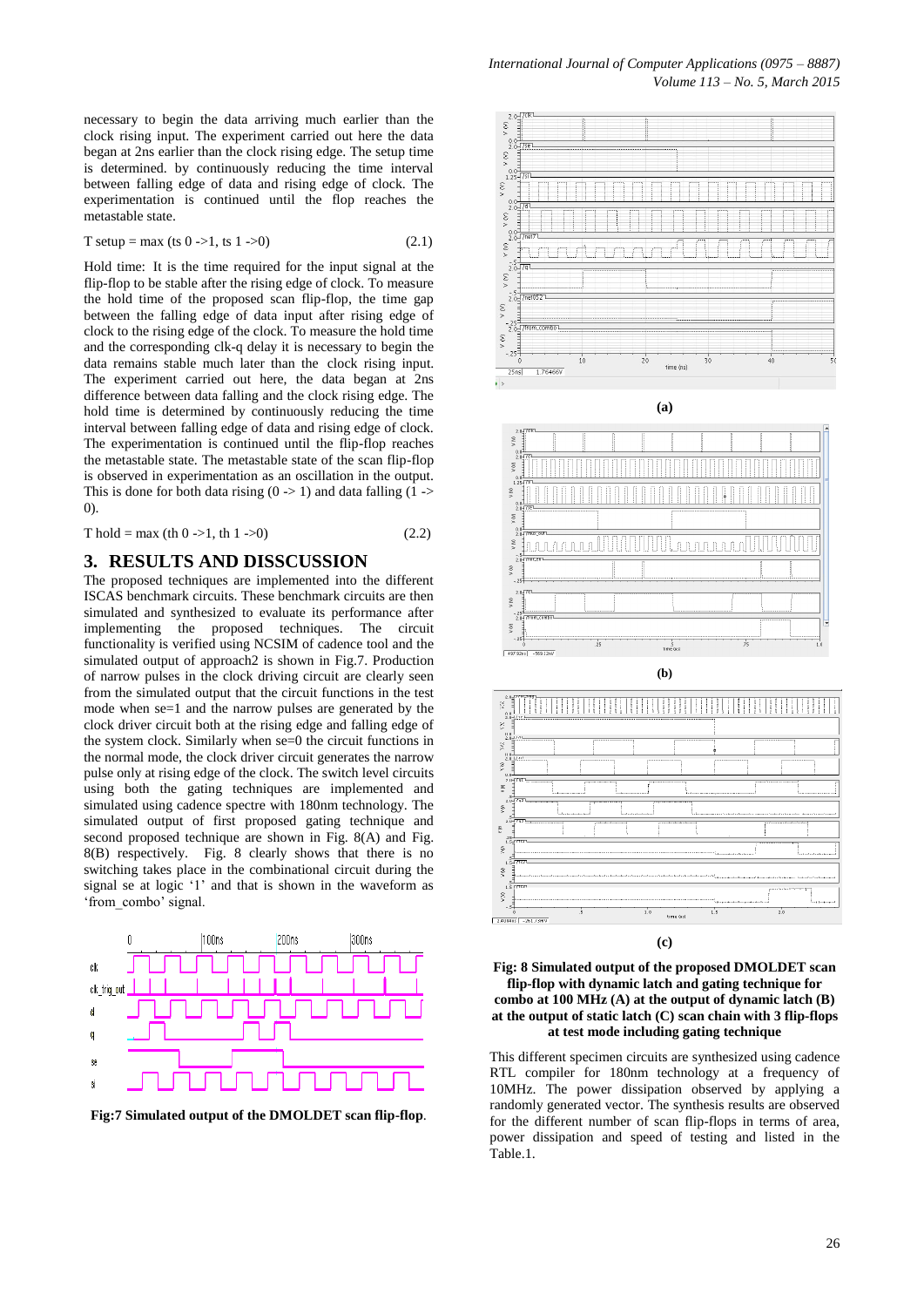The area analysis of different techniques from the table.1 shows that the required area for the PDET scan flip-flop is slightly higher when compared to the classical scan flip-flop. In case of proposed scan flip-flop the required area of the scan flip-flop should be lesser when compared to the other scan flip-flops because each flip-flop contains only one latch. But, it is greater if a single proposed scan flip-flop is considered and it rapidly reduces the number of flip-flops increases in the scan chain. That is because the proposed scan flip-flop needs only one clock driver circuit for the different number of flipflops.

The switching power dissipation and leakage power dissipation are compared for different techniques. It can be observed from the table.1 that there is reduction of switching power is achieved by PDET scan flip-flop but the leakage power is high compared to the classical flip-flop because of its total number of cells in the circuit. The significant amount of power reduction has been observed with the proposed technique. The reason for this power reduction is the total number of cells and the switching nodes of the cells in the DMOLDET scan flip-flop is also less when compared to the other type of scan flip-flops like OLDET scan flip-flop.

#### **Table 1 Comparison of different scan flip-flops**

|                                | #FFS                          | $Area(\mu m2)$                 |                                 |                              | <b>Leakage Power(nws)</b>     |                                 |                                      | <b>Switching Power (nws)</b>  |                                 |                                      |
|--------------------------------|-------------------------------|--------------------------------|---------------------------------|------------------------------|-------------------------------|---------------------------------|--------------------------------------|-------------------------------|---------------------------------|--------------------------------------|
|                                |                               | classica<br>l scan<br>flipflop | <b>PDET</b><br>scan<br>flipflop | proposed<br>scan<br>flipflop | classical<br>scan<br>flipflop | <b>PDET</b><br>scan<br>flipflop | <b>Propos</b><br>ed scan<br>flipflop | classical<br>scan<br>flipflop | <b>PDET</b><br>scan<br>flipflop | <b>Propose</b><br>d scan<br>flipflop |
| Single<br>flip-flop            | 1                             | 59.70                          | 80.73                           | 65.89                        | 52.43                         | 60.19                           | 38.67                                | 2526.4                        | 2236.1                          | 1575.63                              |
| Circuit 1                      | 3                             | 185.11                         | 248.18                          | 149.62                       | 160.06                        | 183                             | 100                                  | 2861.3                        | 2615.6                          | 1698.2                               |
| Circuit 2                      | 5                             | 310.53                         | 415.64                          | 233.35                       | 265.81                        | 305.95                          | 160.98                               | 3111.07                       | 2936.4                          | 1764.2                               |
| Circuit 3                      | 6                             | 373.23                         | 499.37                          | 275.21                       | 319.52                        | 365.39                          | 192.86                               | 3232.6                        | 3015.2                          | 1899.43                              |
| Circuits 4                     | 7                             | 435.94                         | 580.09                          | 317.07                       | 375.81                        | 427.62                          | 222.75                               | 3460.5                        | 3292.1                          | 1965.33                              |
| s1488<br>(ISCAS)<br>benchmark) | $6+$<br>652<br>logic<br>gates | 2145.91                        | 4291.82                         | 1761.74                      | 1956.23                       | 2017.40                         | 1639.86                              | 4586.9                        | 4387.43                         | 2125.24                              |

**Table 2. Analysis of power dissipation using proposed scan flip-flop with and without gating technique**

| <b>Specimen</b> | <b>Numb</b>             | Number of   |                                   | <b>Power dissipation(nws)</b>                         | Percentage of power saving<br>after gating      |                                                |                                                    |
|-----------------|-------------------------|-------------|-----------------------------------|-------------------------------------------------------|-------------------------------------------------|------------------------------------------------|----------------------------------------------------|
| circuits        | er of<br>flip-<br>flops | logic gates | <b>Before gating</b><br>technique | <b>After first</b><br>proposed<br>gating<br>technique | After second<br>proposed<br>gating<br>technique | After first<br>proposed<br>gating<br>technique | After<br>second<br>proposed<br>gating<br>technique |
| s27             | 3                       | 10          | 1741.1                            | 1500.61                                               | 1487.2                                          | 13.81                                          | 14.58                                              |
| s832            | 5                       | 287         | 1990.02                           | 1691.517                                              | 1630.62                                         | 15                                             | 18.06                                              |
| s1488           | 6                       | 652         | 2365.77                           | 1924.62                                               | 1846.01                                         | 18.647                                         | 21.97                                              |
| s344            | 15                      | 160         | 3203.22                           | 2754.77                                               | 2671.81                                         | 13.99                                          | 16.59                                              |
| s526            | 21                      | 193         | 4050.16                           | 3462.89                                               | 3349.88                                         | 14.49                                          | 17.29                                              |

To analyze the power saving of using gating techniques with the proposed scan flip-flop some of the ISCAS bench mark circuits taken as the specimen circuits. The switching power dissipation before and after gating technique is observed and

listed in Table2. The table shows the further reduction of power after gating technique when compared to before gating technique. With the usage of proposed scan flip-flop the improvement in terms of area for DFT in the circuit, Speed of testing and test power reduction have been achieved.